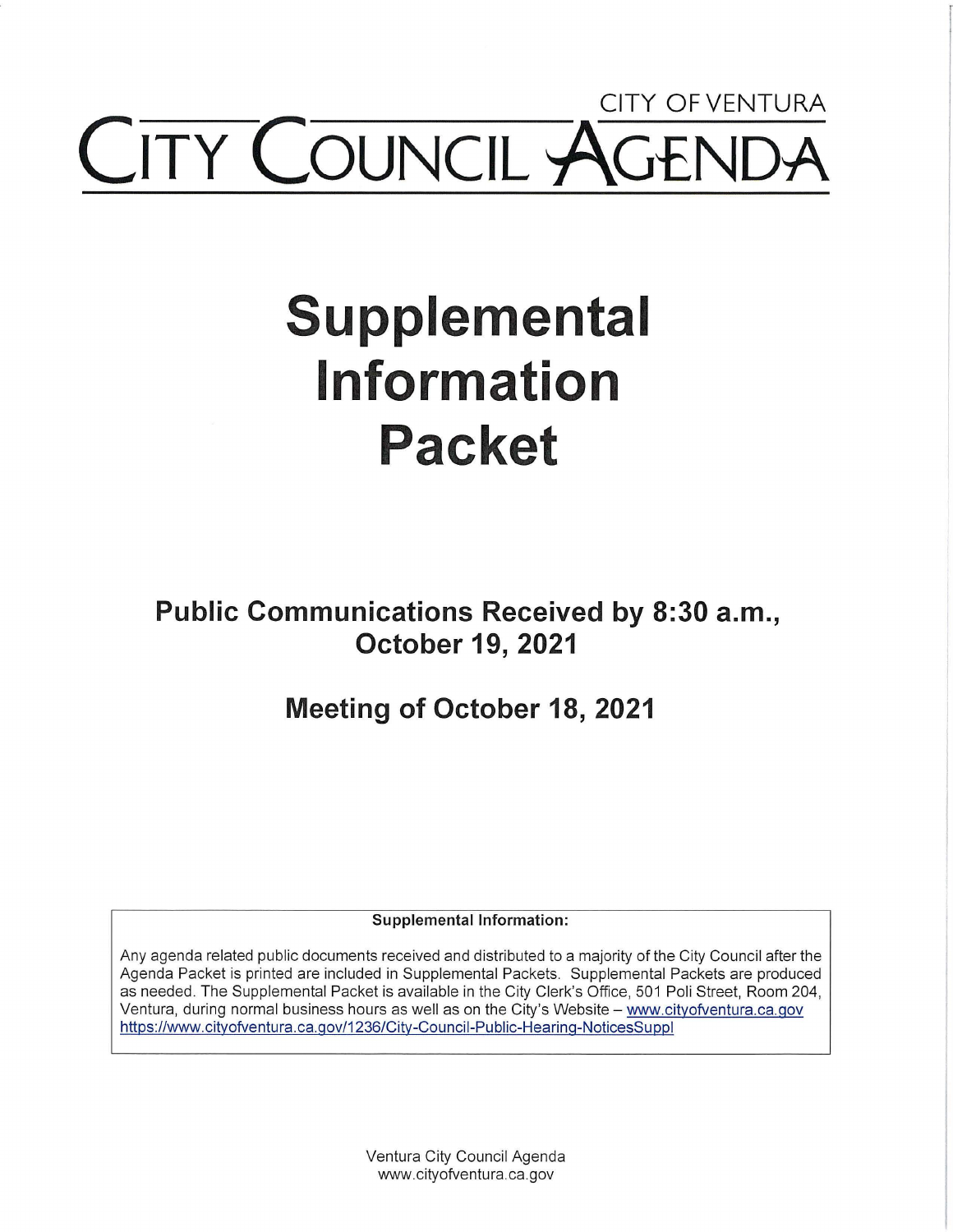## AGENDA ITEM 14A

### **MAIN STREET MOVES SURVEY RESULTS**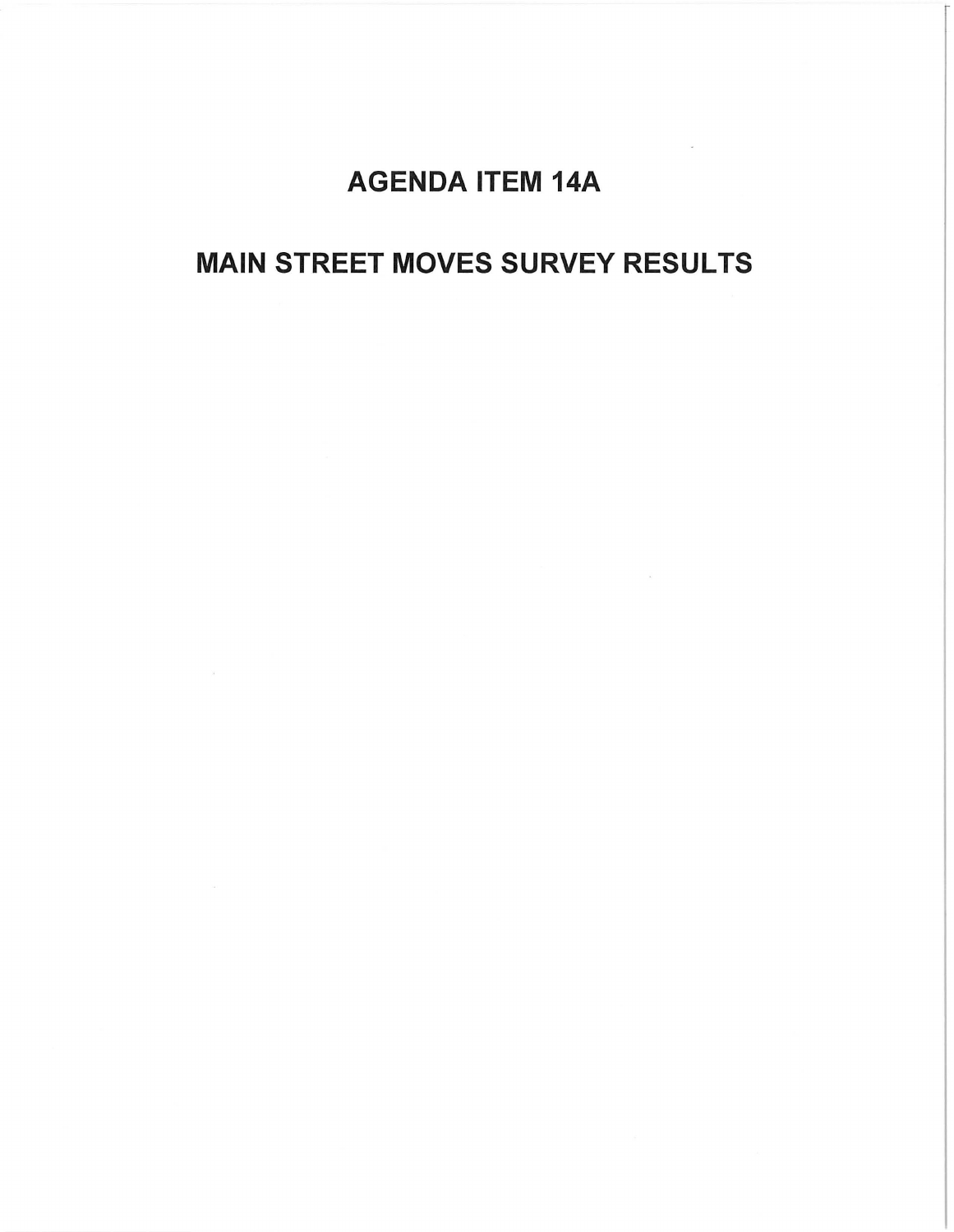#### **Antoinette Mann**

**From: Sent: To: Subject:** 

Cynthia Sparagna Monday, October 18, 2021 4:43 PM Council -EXT- Main Street Closure to Traffic - Jellyfish Ventura Vintage Boutique

Dear City Council,

My sister Stephanie Sparagna and I own a new shop on Main Street near Palm - Jellyfish Ventura Vintage Boutique. Since we opened last May we have enjoyed the wonderful Coastal Community of Ventura. We believe the street closure has helped our business and the community at large. We strongly urge you to continue the temporary street closure beyond Jan. 7, 2022 and support the installation of removable bollards so the street can be controlled in the future.

We believe the street closure has helped not only our business all the merchants and restaurants lining either side of the street closure from the Mission to Fir. The street closure has provided a fun environment for our customers to shop and dine with their loved ones and really enjoy themselves like no other place in Southern California. Our customers have raved about the street closure since its inception and all express their hope that Ventura Main Street continues to be closed to traffic. Downtown Ventura has become a favorite destination location for many of our customers.

With the uncertainty of the future economy we truly believe it would be in the best interest of the entire community to continue this lovely and unique experience where visitors can continue to enjoy the friendly and fun community we have created in Downtown Ventura. Our concern is that if we do not continue what has been created here, we will lose a large base of our customers and a lot of our businesses will fail.

We appreciate the opportunity for our voice to be heard.

Thank you.

Sincerely,

Cynthia Sparagna

Jellyfish Ventura Vintage Boutique